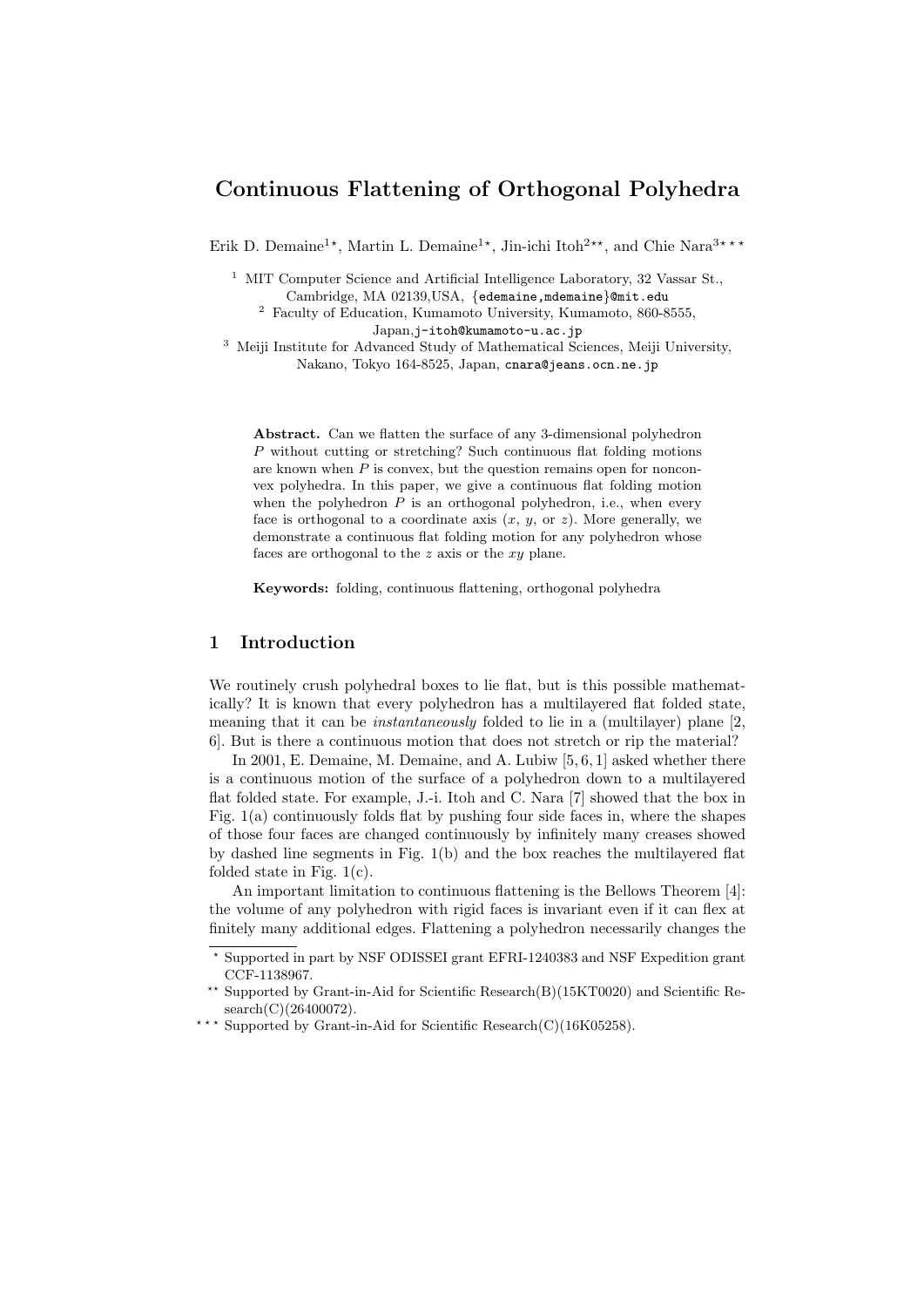

Fig. 1. (a) A box. (b) Mountain and valley creases are shown by bold segments and bold dotted segments respectively for the final flat folded state, together with dashed segments for moving creases. (c) The final flat folded state.

volume (from nonzero to zero), so some faces cannot be rigid, e.g., by changing their shapes continuously by infinitely moving/rolling creases.

Continuous flattenings are known for all convex polyhedra. J.-i. Itoh, C. Nara, and C. Vîlcu [8] gave a method using the cut locus and Alexandrov gluing theorem. The authors et al. [1] showed a surprisingly simple method using the straight skeleton gluing. But it remains an open problem to find continuous flattening motions for nonconvex polyhedra.

*Our results.* Our main result is the continuous flattening of orthogonal polyhedra (not necessary convex or genus zero); see Fig. 2(a). A polyhedron is called *orthogonal* if the dihedral angle of each edge is  $±90°$  (see [6]). By an appropriate choice of *x, y, z* axes for Euclidean space, we can equivalently define a polyhedron to be orthogonal if every face is orthogonal to the *x*, *y*, or *z* axis.

**Theorem 1.** *Every orthogonal polyhedron in* R 3 *can be continuously folded flat so that all faces orthogonal to the z axis remain rigid and translated along the z axis throughout the motion.*

More generally, call a polyhedron *semi-orthogonal* if every face is orthogonal to the *z* axis or the *xy* plane; see Fig. 2(b). Any orthogonal polyhedron also satisfies this definition because being orthogonal to the *x* or *y* axis implies being orthogonal to the *xy* plane. We prove more generally that semi-orthogonal polyhedra have flat folding motions:

**Theorem 2.** *Every semi-orthogonal polyhedron in* R 3 *can be continuously flat folded such that all faces orthogonal to the z axis remain rigid and translated along the z axis throughout the motion.*

# **2 Zig-Zag Belts and the Rhombus Property**

Before we prove the two theorems, we need some tools for constructing continuous folding motions. We denote by *uv* the line segment joining points *u* and *v*.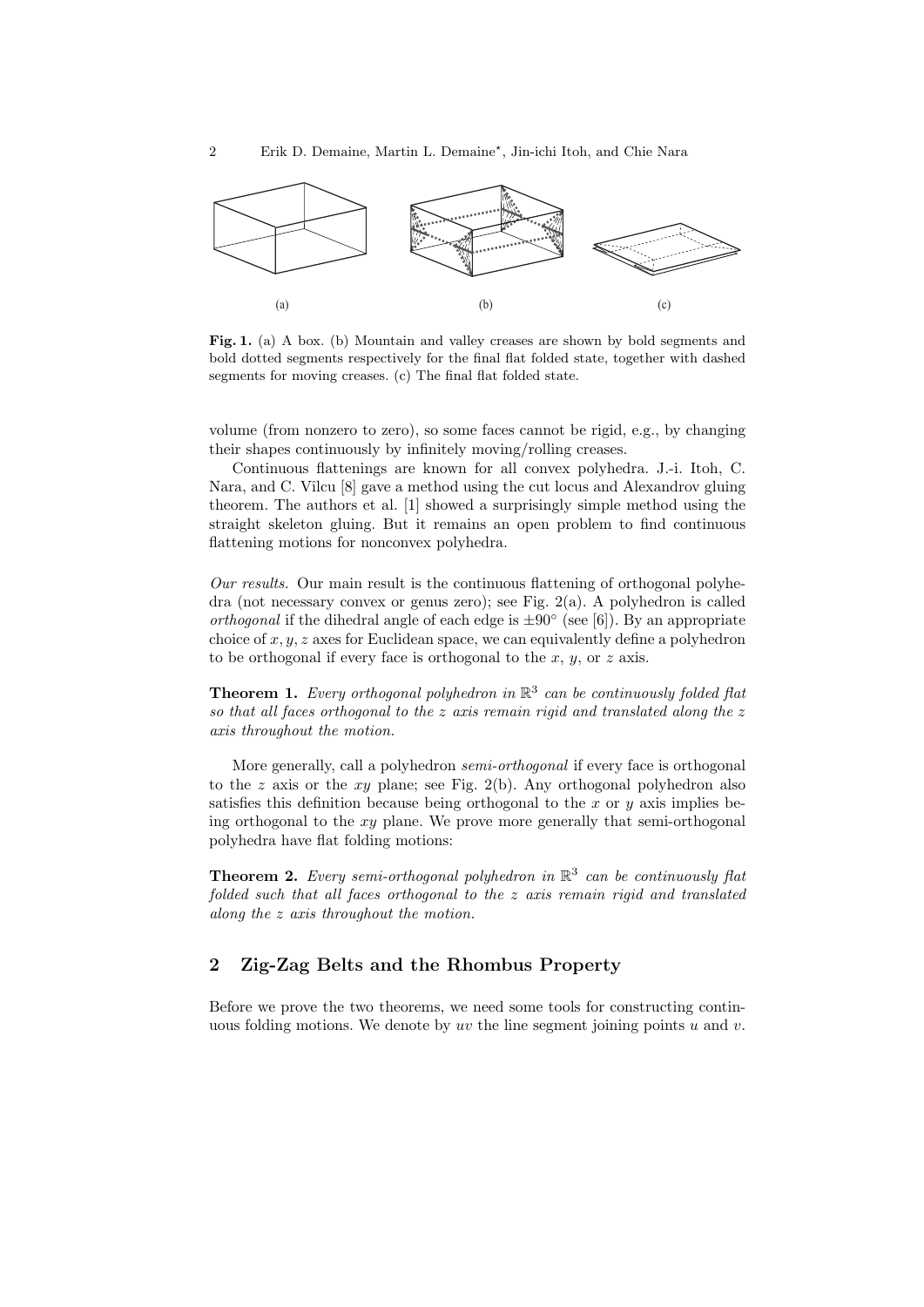

Fig. 2. (a) An example  $P$  of an orthogonal polyhedron with the figure of the base floor of *P*. (b) An example of a "semi-orthogonal" polyhedron.

*Rhombus property.* A rhombus  $R = abcd$  is a convex quadrilateral with sides of equal length. Rhombi have a very special property useful for flattening a polyhedron, as proposed in [7] and extended to the kite property in [9]. Denote the center of *R* by *h* and choose any point *q* on *bh*. Consider folding  $\triangle$ *acd* into halves by a valley crease on *hd*, and folding  $\triangle abc$  by a mountain crease on *hq* and valley creases on  $aq$ ,  $cq$  and  $qb$ ; see Fig.  $3(a)$ . The resulting figure is flexible; see Fig. 3(b, c). Furthermore, if we choose the distances of the two pairs  $\{a, c\}$ and  $\{b, d\}$  in the resulting 3D figure, such that these distances are not greater than the 2D lengths *ac* and *cd* respectively, then there exists a unique point *q* on *hd* and unique folding such that the resulting figure satisfies those distances. We call this property the *rhombus property*; see [7, 9] for details.



**Fig. 3.** The rhombus property: (a) a rhombus with mountain creases (grey bold line segments) and valley creases (grey bold dotted line segments); (b) the resulting figure; (c) a view of the resulting figure from a different direction.

*Zig-zag belts.* Define a *zig-zag belt B* to be a finite orthogonal extrusion in *z* of a polygonal line lying in a plane parallel to the *xy* plane; see Fig. 4(a). Equivalently,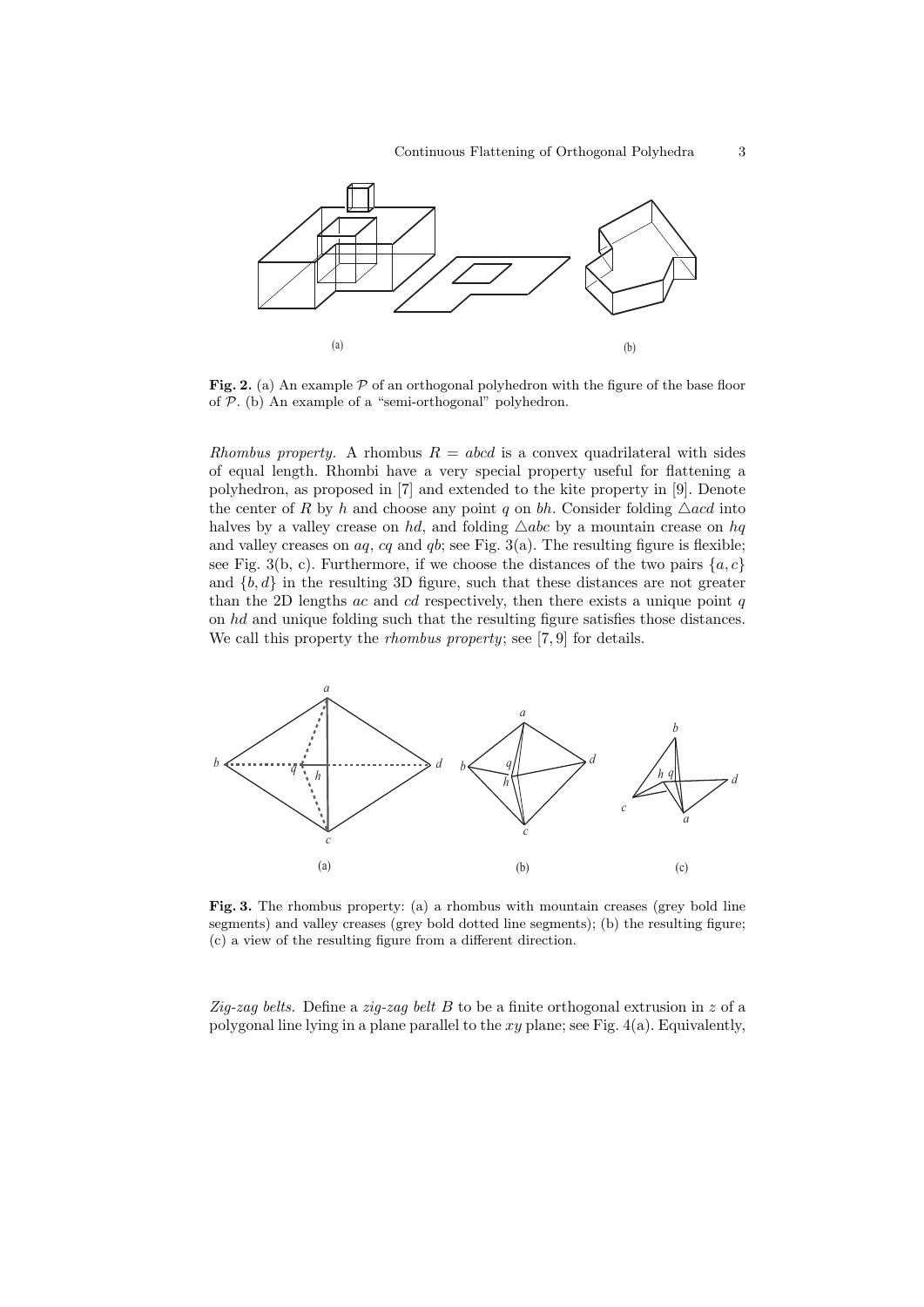we can think of a zig-zag belt as a 3D folded state  $B$  of a rectangle  $T = e f v u$ along creases  $E_1, E_2, \ldots, E_{n-1}$  parallel (and congruent) to the opposite sides  $E_0 = ef$  and  $E_n = uv$ . We require all  $E_i$ 's to be parallel to the *z* axis, and none of the sides to intersect each other, except that we allow  $E_0$  and  $E_n$  to overlap, in which case we call the belt *closed*. Call *ef* and *uv* the *end sides* of *B*, and call the line segments in *B* corresponding to *eu* and *fv* the *zig-zag sides* of *B*. (Either zig-zag side could be the polygonal line that was extruded to form *B*.) Define the *width* of the belt to be the common length of the  $E_i$ 's.



Fig. 4. (a) A zig-zag belt; (b) the flat folded zig-zag belt; (c) zig-zag belts with small widths.

We show how to continuously flatten zig-zag belts into a flat folded state where the zig-zag sides overlap each other; see Fig. 4(b).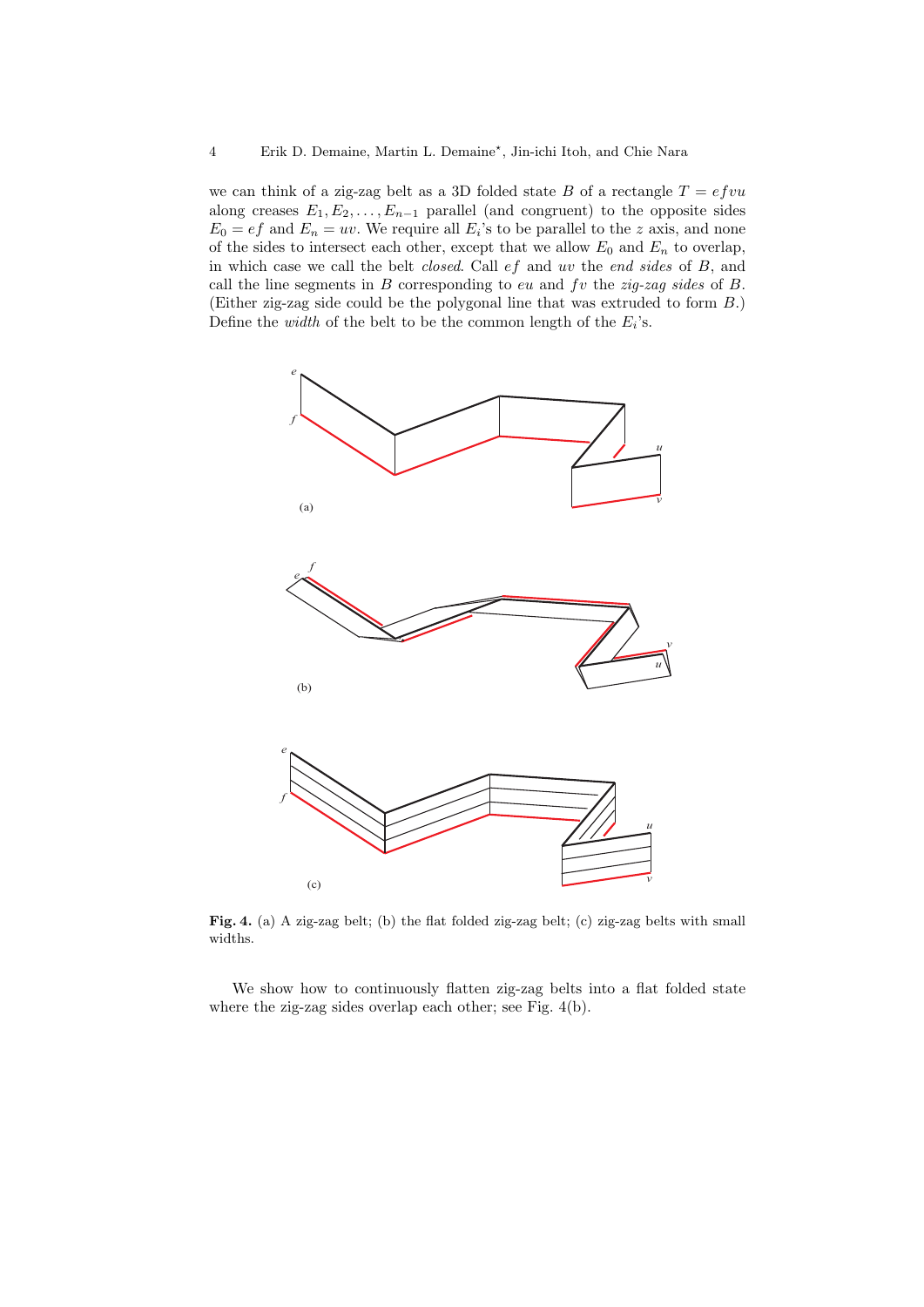**Lemma 1.** *Consider a zig-zag belt B, and if B is closed, assume that the number of faces is even. Then B can be continuously flattened so that the two zig-zag sides remain rigid and translate only in z.*

*Proof.* We will show Lemma 1 assuming that *B*'s width is sufficiently small (less than a quantity to be defined in terms of the geometry of either zig-zag side). Then Lemma 1 follows, by slicing *B* along many uniformly spaced planes parallel to the *xy* plane, dividing *B* into congruent zig-zag belts that are *z* translations of each other and having arbitrarily small width; see Fig. 4(c). Continuously flattening each of these belts in sequence (or in parallel) proves Lemma 1.

Now assume that the belt's width is sufficiently small. We will show Lemma 1 for  $n = 2$ . This lets us analyze the local folding behavior of the two faces incident to each edge  $E_i$ . By synchronizing all of these parallel folding motions to match on the *z* offsets of the zig-zag sides, the motions will also be consistent on each face, and we obtain a continuous folding of the entire band *B*. By setting the width sufficiently small (smaller than half the minimum feature size of either zig-zag side), any self-intersections during the band folding must occur locally between one or two adjacent faces, and thus is prevented by the  $n = 2$  case.

Now assume that  $n = 2$ , with  $E_0 = ef$ ,  $E_1 = ac$ , and  $E_2 = E_n = uv$ ; see Fig. 5(a). Let *b* and *d* be points on *B* so that the quadrilateral *abcd* is a rhombus with angle  $\angle abc = 180^\circ - \angle eau$ ; see Fig. 5(b). Fold *B* by mountain creases on  $h_1b$ , *ab*, and *bc*, and by valley creases on *hd* and  $h_2d$ , where *h*,  $h_1$ , and  $h_2$  are midpoints of  $ac, ef$ , and  $uv$  respectively; see Fig. 5(b). If we fold these creases by *±*180*◦* , we obtain the target flat folded belt; see Fig. 5(c).

Now we can define the continuous flattening motion that brings *B* to this flat folded state. First imagine removing the triangle  $\triangle abc$  from *B*, keeping the remaining part *S* connected at the points *a* and *c*; see Fig. 6(b). Then *S* can be continuously flattened into the corresponding part of the flat folded belt (see Fig. 6(c)), keeping the two zig-zag sides rigid and translating only in *z*, simply by folding along the two creases  $h_1b$  and  $hh_2$ . The distance between *a* and *c* decreases to zero, and throughout the motion, the distance between *b* and *d* in 3D is not greater than the intrinsic distance between *b* and *d* in the original 2D figure. Finally, apply the rhombus property to fold the rhombus *abcd* continuously, synchronizing the motion to match the motion of *S*.

To be more precise, we give a concrete continuous map for the case when  $\angle eau = 90^\circ$  and the edge length of *ac* is 2; see Fig. 6(d, e, f) and Fig. 7. Orient so that, before folding,  $a = (0,0,1), b = (0,-1,0), c = (0,0,-1),$  and  $d = (-1, 0, 0)$ . Move *a* and *c* to the origin along the *z* axis with the same speed. The line segment *hd* remains in the *xy* plane and translates in the *−y* direction, and the point  $b_t$  remains in the  $xy$  plane and translates in the  $+x$  direction. Precisely, for *t* with  $0 \le t \le 1$ , we have

$$
a_t = (0, 0, 1 - t),
$$
  $b_t = (\sqrt{2t - t^2}, -1, 0) = (\alpha, -1, 0),$   
\n $c_t = (0, 0, -1 + t),$  and  $d_t = (-1, -\sqrt{2t - t^2}, 0) = (-1, -\alpha, 0).$ 

where  $\alpha =$ *√*  $2t - t^2$ . Let  $p_t$  be the midpoint of  $b_t$  and  $d_t$ . Then  $p_t = ((\alpha - t)^2)$ 1)/2,  $(-1 - \alpha)/2$ , 0). The point  $q_t$  corresponding to q in Fig. 3(b, c) is the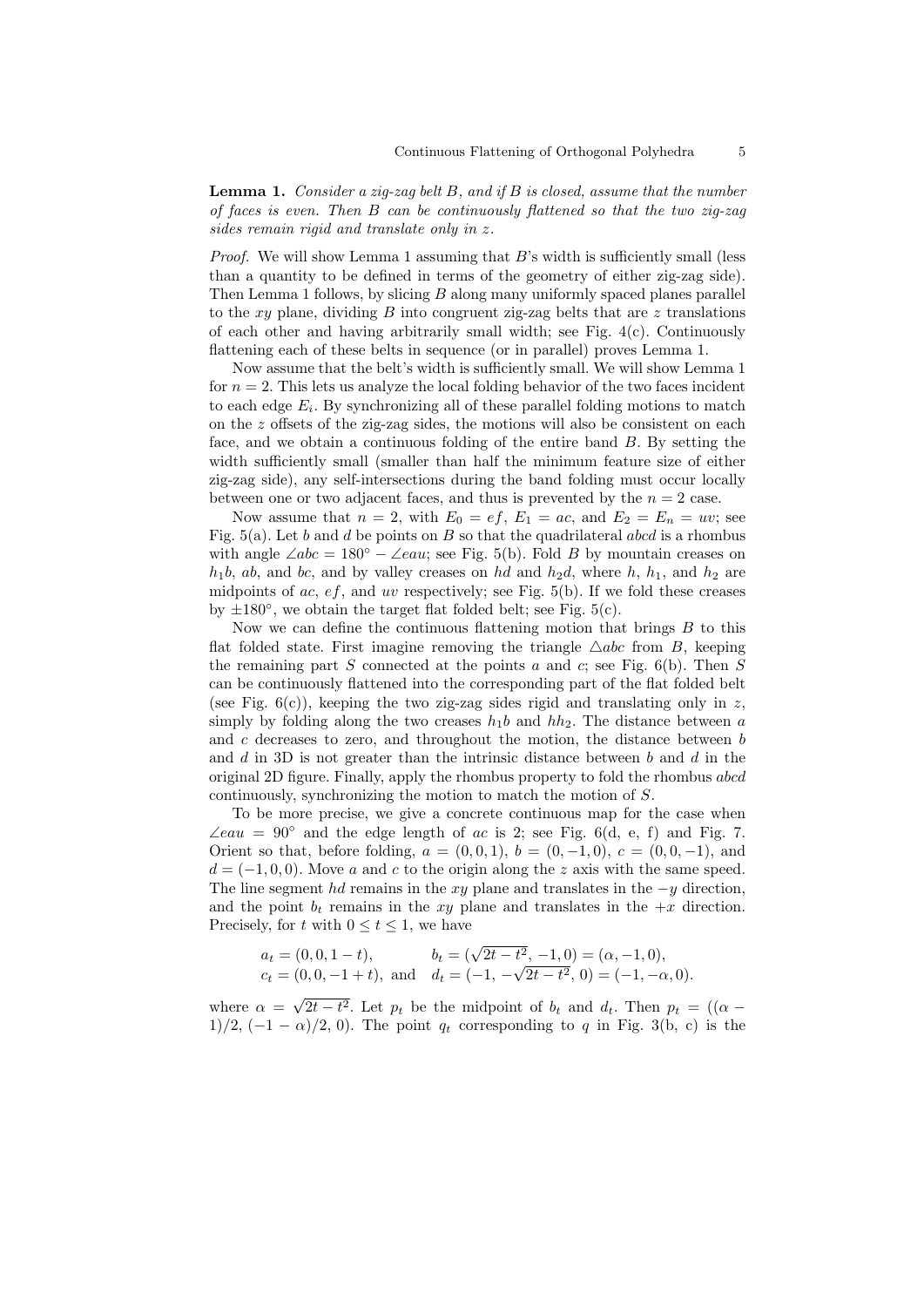

**Fig. 5.** (a) A zig-zag belt *B*; (b) *B* with a crease pattern; (c) the flat folded state of *B*.

intersection of the plane bisecting  $b_t d_t$  and the line segment  $h_t d_t$ . Because  $b_t$ and  $h_t$  are on the *xy* plane, for the sake of simplicity, we omit  $z$  coordinates. The line passing through  $p_t$  and bisecting  $b_t d_t$  is

$$
y - (-1 - \alpha)/2 = -\frac{\alpha + 1}{-1 + \alpha}(x - (\alpha - 1)/2).
$$

The intersection between this line and the line  $y = -\alpha$  is the point  $q_t$ . The *x* coordinate of  $q_t$ , denoted  $x_t$ , solves to

$$
x_t = \frac{\alpha(\alpha - 1)}{\alpha + 1}.
$$

As *t* increases from 0 to 1, *α* increases from 0 to 1, and hence the absolute value of  $x_t$  increases first and then decreases to 0. The maximum absolute value  $|x|_{max}$  $\alpha$  *π*<sub>*k*</sub> increases first and then decreases to 0. The maximum absolute value  $|x|_{max}$  is attained at  $\alpha = \sqrt{2} - 1$ , where  $|x|_{max} = 3 - 2\sqrt{2}$ . Therefore, the area of moving creases is 3 *−* 2 *√* 2, where the width of the belt is 2.

When  $\angle e \alpha u \neq 90^\circ$ , by using oblique coordinates, we can calculate similarly, however it is a little tedious, so we omit the details.

This motion requires the two edges of a zig-zag side of *B* to be folded in opposite directions relative to the *xy* projections of the middle lines. Thus we require a global alternation of fold directions along the zig-zag. If *B* is closed, the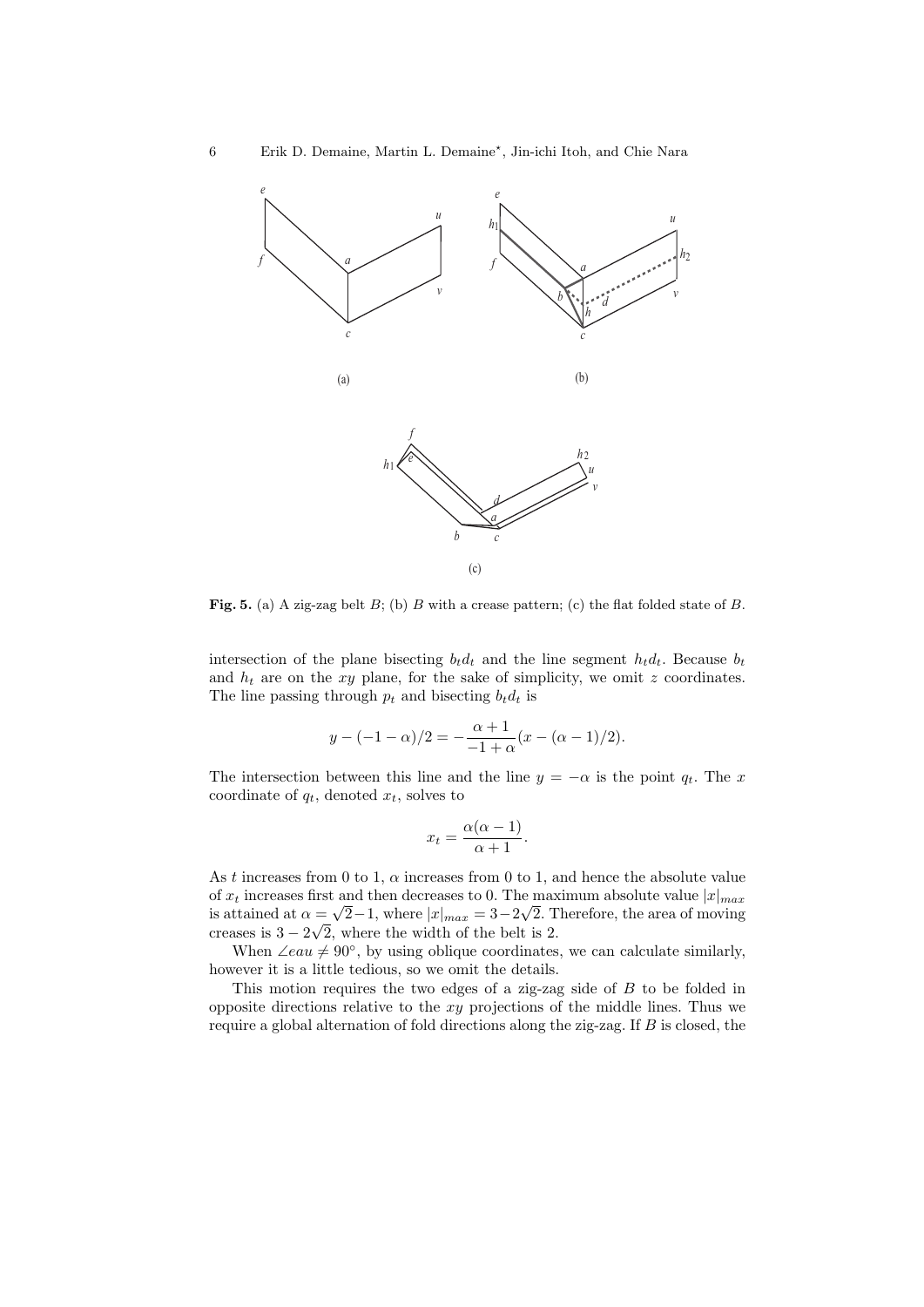

**Fig. 6.** (a) A zig-zag belt *B* with crease pattern for the flat folded state. (b) The remaining part *S* of *B*. (c) The flat folded state of *S*. (d) The crease pattern of the rhombus *abcd* for some  $t, 0 < t < 1$ . (e) The figure corresponding to the crease pattern shown in (d). (f) The flat folded state of *R*.



**Fig. 7.** Continuous flattening animation of the orthogonal corner from Lemma 1, produced with Mathematica.

number of faces is even by assumption, and hence we can continuously flatten *B* as required.  $\Box$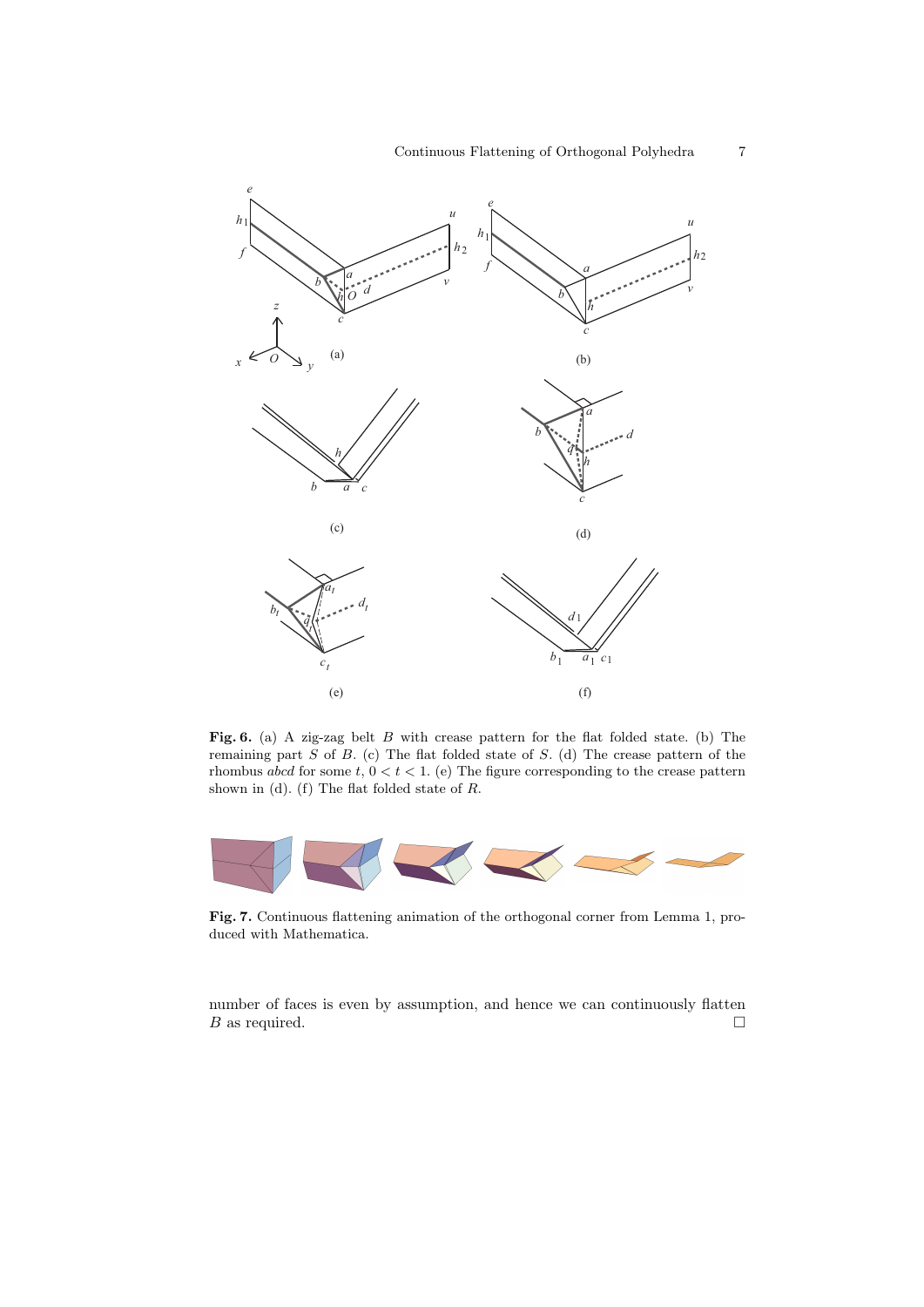8 Erik D. Demaine, Martin L. Demaine<sup>\*</sup>, Jin-ichi Itoh, and Chie Nara

#### **3 Continuous Flattening of Orthogonal Polyhedra**

It is now relatively easy to continuously flatten orthogonal polyhedra:

*Proof (of Theorem 1).* Let  $P$  be an orthogonal polyhedron in  $\mathbb{R}^3$ . Conceptually remove all faces orthogonal to the *z* axis, and divide the resulting set of faces by planes orthogonal to the  $z$  axis that pass through each vertex of  $P$ . The result is a collection of zig-zag belts  $B_i$ , for  $1 \leq i \leq n$ , where each belt is closed. Because  $P$  is an orthogonal polyhedron, each belt  $B_i$  has an even number of faces. By Lemma 1, each belt  $B_i$  can be continuously flattened so that its zigzag sides remain rigid and translate only in the *z* direction. Composing these motions sequentially or in parallel, and re-attaching the faces orthogonal to the *z* axis to the zig-zag sides, we obtain a continuous flattening of  $\mathcal{P}$  where the faces orthogonal to the *z* axis remain rigid and translate only in  $z$ .  $\Box$ 

## **4 Continuous Flattening of Semi-Orthogonal Polyhedra**

For semi-orthogonal polyhedra, we need to show how to continuously flatten a closed zig-zag belt with an odd number of faces.

**Lemma 2.** *A zig-zag belt B with two faces and sufficiently small width can be continuously flattened so that the two zig-zag sides remain rigid and translate only along z, and moreover, the zig-zag sides are folded to the same direction of the xy projection of the middle line segments.*

*Proof.* We use the same notations for points *e, f, u, v, a, b, c, d*, and *h* as the proof of Lemma 1, where ∠*abc* = ∠*adc* = 180*◦ −* ∠*eau* and the quadrilateral *abcd* is a rhombus. We move the points *b* and *d* toward the convex side of the angle formed by the zig-zag sides. Fold *B* with mountain creases on *bh* and valley creases on *ab*, *bc*, and *hd*. Then we obtain a flat folded state that satisfies all requirements; see Fig.  $8(a, b)$ .

Consider folding each face of *B* into halves with valley creases on the middle line segments. Then these faces will intersect each other. The intersection point of the two middle line segments is  $q_t$ ; see Fig. 8(c, d). Thus the intersection gets resolved by the rhombus *abcd*. In this case, both the distance between *a* and *b*, and the distance between *b* and *d*, decrease to zero.  $\Box$ 

*Proof (of Theorem 2).* If the number of faces of *B* is odd, fold one corner by the method proposed in Lemma 2, and fold the other corners by the method proposed in Lemma 1. Then we obtain a continuous motion that satisfies all required conditions. □

#### **References**

1. Z. Abel, E. D. Demaine, M. L. Demaine, J.-i. Itoh, A. Lubiw, C. Nara, J. O'Rourke, Continuously flattening polyhedra using straight skeletons. In *Proc. 30th Annual Symposium on Computational Geometry (SoCG)*, 2014. pp. 396–405.